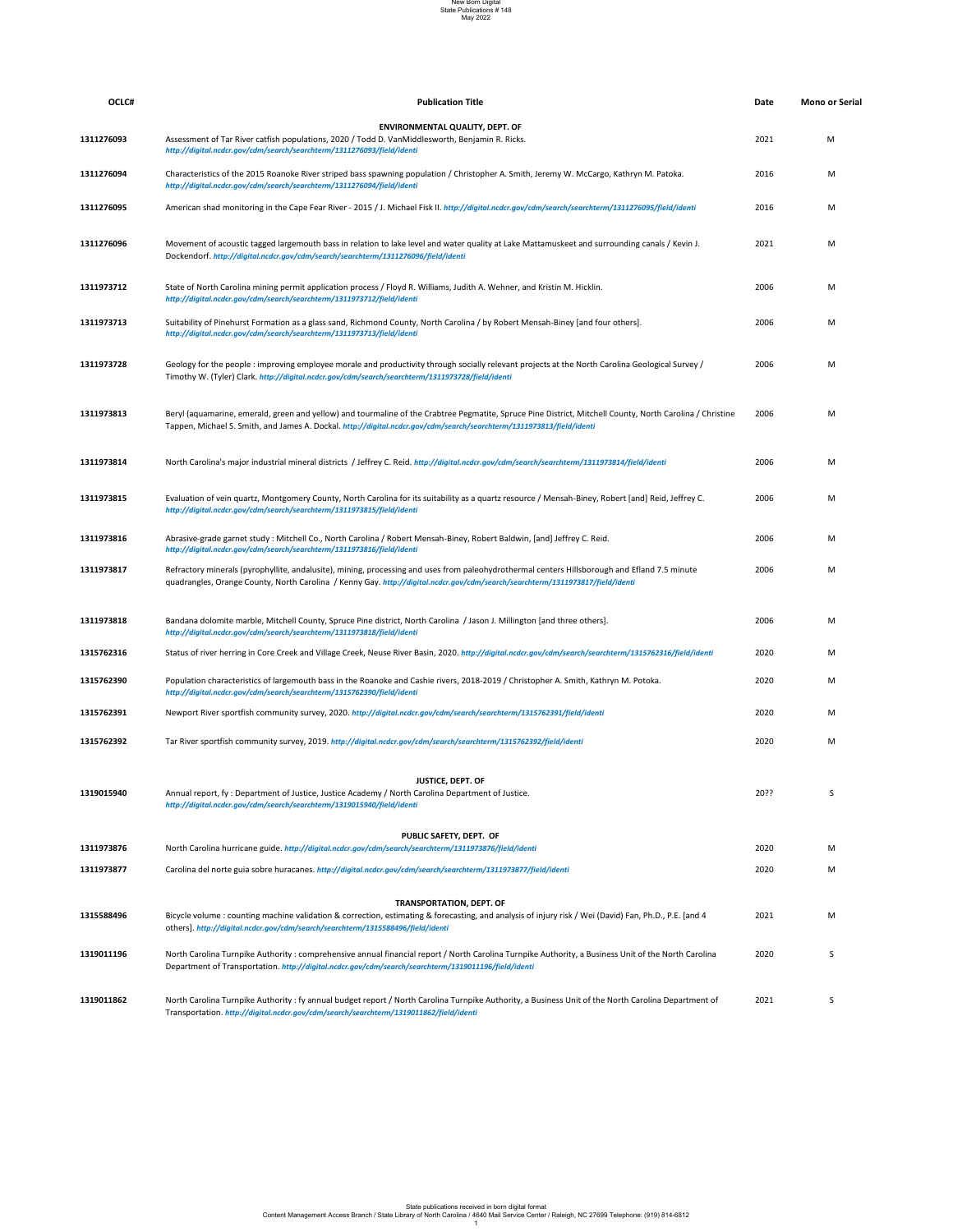| OCLC#   | <b>Publication Title</b>                                                                                                                                                                                                          | <b>Date</b> | Mono or Serial |
|---------|-----------------------------------------------------------------------------------------------------------------------------------------------------------------------------------------------------------------------------------|-------------|----------------|
| 7052695 | <b>OLD TITLES, NEWLY DIGITIAL/DIGITIZED</b><br>Official directory of Duplin County, North Carolina, 1749-1935 / compiled by A.T. Outlaw, register of deeds<br>http://digital.ncdcr.gov/cdm/search/searchterm/7052695/field/identi |             |                |

| OCLC#      | <b>Publication Title</b>                                                                                                                                                                                                    | Date | <b>Mono or Serial</b> |
|------------|-----------------------------------------------------------------------------------------------------------------------------------------------------------------------------------------------------------------------------|------|-----------------------|
|            | WILDLIFE RESOURCES COMMISSION, N.C.                                                                                                                                                                                         |      |                       |
| 1308514397 | Black crappie in B. Everett Jordan Lake : 15 years of population monitoring. http://digital.ncdcr.gov/cdm/search/searchterm/1308514397/field/identi                                                                         | 2019 | M                     |
| 1308514398 | Lake Tillery black crappie population assessment -2017. http://digital.ncdcr.gov/cdm/search/searchterm/1308514398/field/identi                                                                                              | 2018 | M                     |
| 1308515670 | A historical overview of the Lake Gaston habitat enhancement project. http://digital.ncdcr.gov/cdm/search/searchterm/1308515670/field/identi                                                                                | 2019 | M                     |
| 1308515737 | High Rock Lake black crappie population dynamics, 2000-2016. http://digital.ncdcr.gov/cdm/search/searchterm/1308515737/field/identi                                                                                         | 2019 | M                     |
| 1308515750 | Assessing angler use and demographics at three Sandhills Game Land lakes using trail cameras.<br>http://digital.ncdcr.gov/cdm/search/searchterm/1308515750/field/identi                                                     | 2018 | M                     |
| 1308515751 | Angler use patterns on Randleman Lake. http://digital.ncdcr.gov/cdm/search/searchterm/1308515751/field/identi                                                                                                               | 2021 | M                     |
| 1308515752 | Assessment of invasive and native catfish populations in the Neuse River, 2017. http://digital.ncdcr.gov/cdm/search/searchterm/1308515752/field/identi                                                                      | 2019 | M                     |
| 1308515753 | Roanoke River American shad spawning stock survey. http://digital.ncdcr.gov/cdm/search/searchterm/1308515753/field/identi                                                                                                   | 2018 | M                     |
| 1308515754 | Cane Creek Lake: black crappie surveys, 2001-2019. http://digital.ncdcr.gov/cdm/search/searchterm/1308515754/field/identi                                                                                                   | 2020 | M                     |
| 1308515755 | Assessment of catfish populations in the Pungo River, Newport River and Great Lake, 2019.<br>http://digital.ncdcr.gov/cdm/search/searchterm/1308515755/field/identi                                                         | 2019 | M                     |
| 1308515756 | Assessing blue catfish population dynamics in Lake Gaston. http://digital.ncdcr.gov/cdm/search/searchterm/1308515756/field/identi                                                                                           | 2017 | M                     |
| 1308515757 | Black bass population characteristics in Lake Norman, North Carolina after the introduction of Alabama bass.<br>http://digital.ncdcr.gov/cdm/search/searchterm/1308515757/field/identi                                      | 2017 | M                     |
| 1308515758 | Lake Phelps creel survey, September 2016-August 2017. http://digital.ncdcr.gov/cdm/search/searchterm/1308515758/field/identi                                                                                                | 2017 | M                     |
| 1308515765 | Synopsis of black bass stocking in North Carolina rivers and reservoirs. http://digital.ncdcr.gov/cdm/search/searchterm/1308515765/field/identi                                                                             | 2019 | M                     |
| 1311275953 | An overview of the Lake Gaston largemouth bass fishery (2010-2016). http://digital.ncdcr.gov/cdm/search/searchterm/1311275953/field/identi                                                                                  | 2018 | M                     |
| 1311275954 | The status of largemouth bass and pumpkinseed in Lake Phelps - 2017. http://digital.ncdcr.gov/cdm/search/searchterm/1311275954/field/identi                                                                                 | 2018 | M                     |
| 1311276089 | An overview of the Shearon Harris Reservoir largemouth bass fishery (2007-2017). http://digital.ncdcr.gov/cdm/search/searchterm/1311276089/field/identi                                                                     | 2017 | M                     |
| 1311276090 | Largemouth bass population monitoring in B.E. Jordan Lake : using over 20 years of surveys to estimate largemouth bass mortality.<br>http://digital.ncdcr.gov/cdm/search/searchterm/1311276090/field/identi                 | 2020 | M                     |
| 1311276091 | Movement of triploid grass carp in the Pee Dee River. http://digital.ncdcr.gov/cdm/search/searchterm/1311276091/field/identi                                                                                                | 2017 | M                     |
| 1311276092 | Mountain trout fishing : understanding landowners' views. http://digital.ncdcr.gov/cdm/search/searchterm/1311276092/field/identi                                                                                            | 2017 | M                     |
| 1311281389 | An overview of the Falls Lake largemouth bass fishery (2007-2015). http://digital.ncdcr.gov/cdm/search/searchterm/1311281389/field/identi                                                                                   | 2018 | M                     |
| 1315580443 | Fishing in Wake County. http://digital.ncdcr.gov/cdm/search/searchterm/1315580443/field/identi                                                                                                                              | 2019 | M                     |
| 1315580518 | Largemouth bass stunting and the prevalence of small bass. http://digital.ncdcr.gov/cdm/search/searchterm/1315580518/field/identi                                                                                           | 2019 | M                     |
| 1315582070 | An overview of the Shearon Harris Reservoir habitat enhancement project. http://digital.ncdcr.gov/cdm/search/searchterm/1315582070/field/identi                                                                             | 2018 | M                     |
| 1315582073 | An overview of the Shearon Harris Reservoir habitat enhancement project. http://digital.ncdcr.gov/cdm/search/searchterm/1315582073/field/identi                                                                             | 2020 | M                     |
| 1315762326 | Age and growth in fishes : if people grew the way fish do, grandparents would be taller than basketball players.<br>http://digital.ncdcr.gov/cdm/search/searchterm/1315762326/field/identi                                  | 2015 | M                     |
| 1315762327 | Trout fishing in North Carolina: partnership opportunities for communities in Western North Carolina with the N.C. Wildlife Resources Commission.<br>http://digital.ncdcr.gov/cdm/search/searchterm/1315762327/field/identi | 2009 | M                     |
| 1315762328 | Smallmouth bass in Western North Carolina streams and rivers. http://digital.ncdcr.gov/cdm/search/searchterm/1315762328/field/identi                                                                                        | 2010 | M                     |
| 1315762329 | North Carolina landowners' attitudes toward trout fishing access. http://digital.ncdcr.gov/cdm/search/searchterm/1315762329/field/identi                                                                                    | 2015 | M                     |
| 1315762330 | Do you know the difference? http://digital.ncdcr.gov/cdm/search/searchterm/1315762330/field/identi                                                                                                                          | 2015 | М                     |
| 1315762389 | Trout anglers' participation in and opinions on trout fishing in North Carolina. http://digital.ncdcr.gov/cdm/search/searchterm/1315762389/field/identi                                                                     | 2015 | M                     |
|            |                                                                                                                                                                                                                             |      |                       |

## New Born Digital State Publications # 148 May 2022